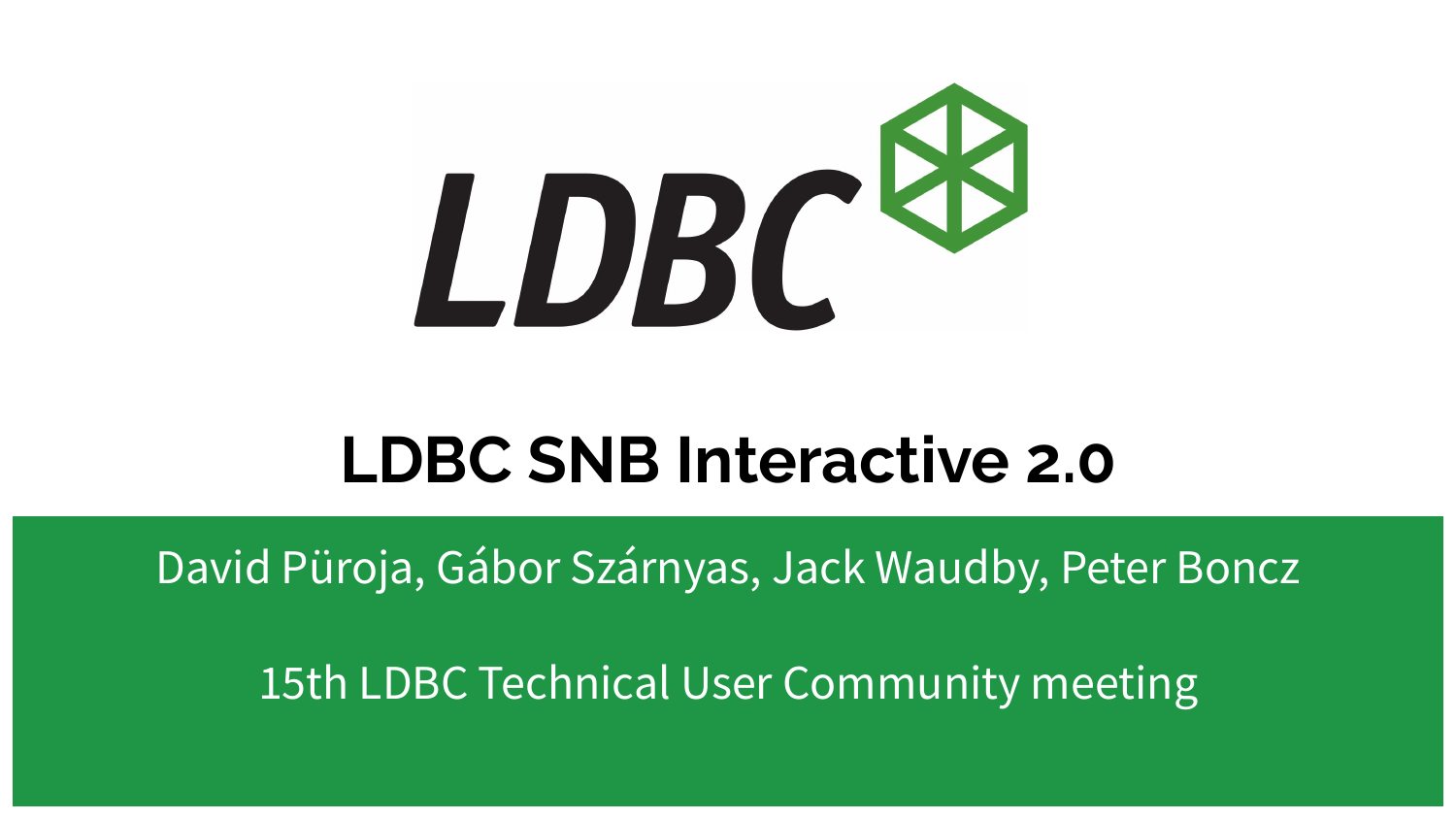# **Comparison of workloads**

|                    | Interactive v1.0                                | <b>Business Intelligence v1.0</b>                               |
|--------------------|-------------------------------------------------|-----------------------------------------------------------------|
| focus              | OLTP                                            | OLAP                                                            |
| typical query      | 2-3 hop neighbourhood queries<br>with filtering | multi-hop/path/subgraph queries<br>with filtering & aggregation |
| data generator     | <b>SNB Hadoop Datagen</b>                       | <b>SNB Spark Datagen</b>                                        |
| refresh operations | inserts                                         | inserts and deletes                                             |
| target metric      | Throughput (ops/s)                              | mean latency (WIP)                                              |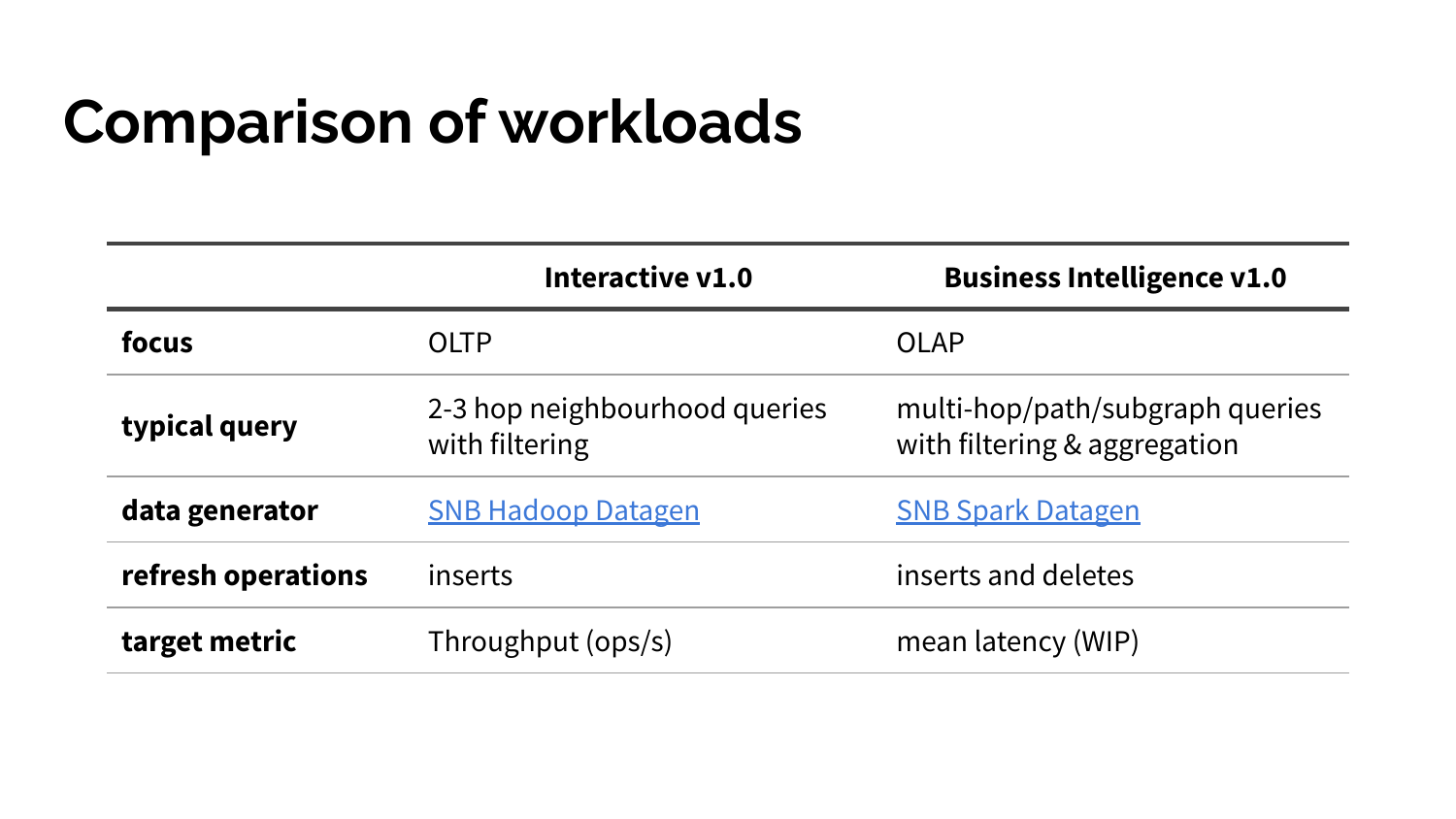### **Interactive v1.0 and v2.0**

|                    | Interactive v1.0                                | Interactive v2.0                                |
|--------------------|-------------------------------------------------|-------------------------------------------------|
| focus              | OLTP                                            | OLTP                                            |
| typical query      | 2-3 hop neighbourhood queries<br>with filtering | 2-3 hop neighbourhood queries<br>with filtering |
| data generator     | <b>SNB Hadoop Datagen</b>                       | <b>SNB Spark Datagen</b>                        |
| refresh operations | inserts                                         | inserts and deletes                             |
| target metric      | Throughput (ops/s)                              | Throughput (ops/s)                              |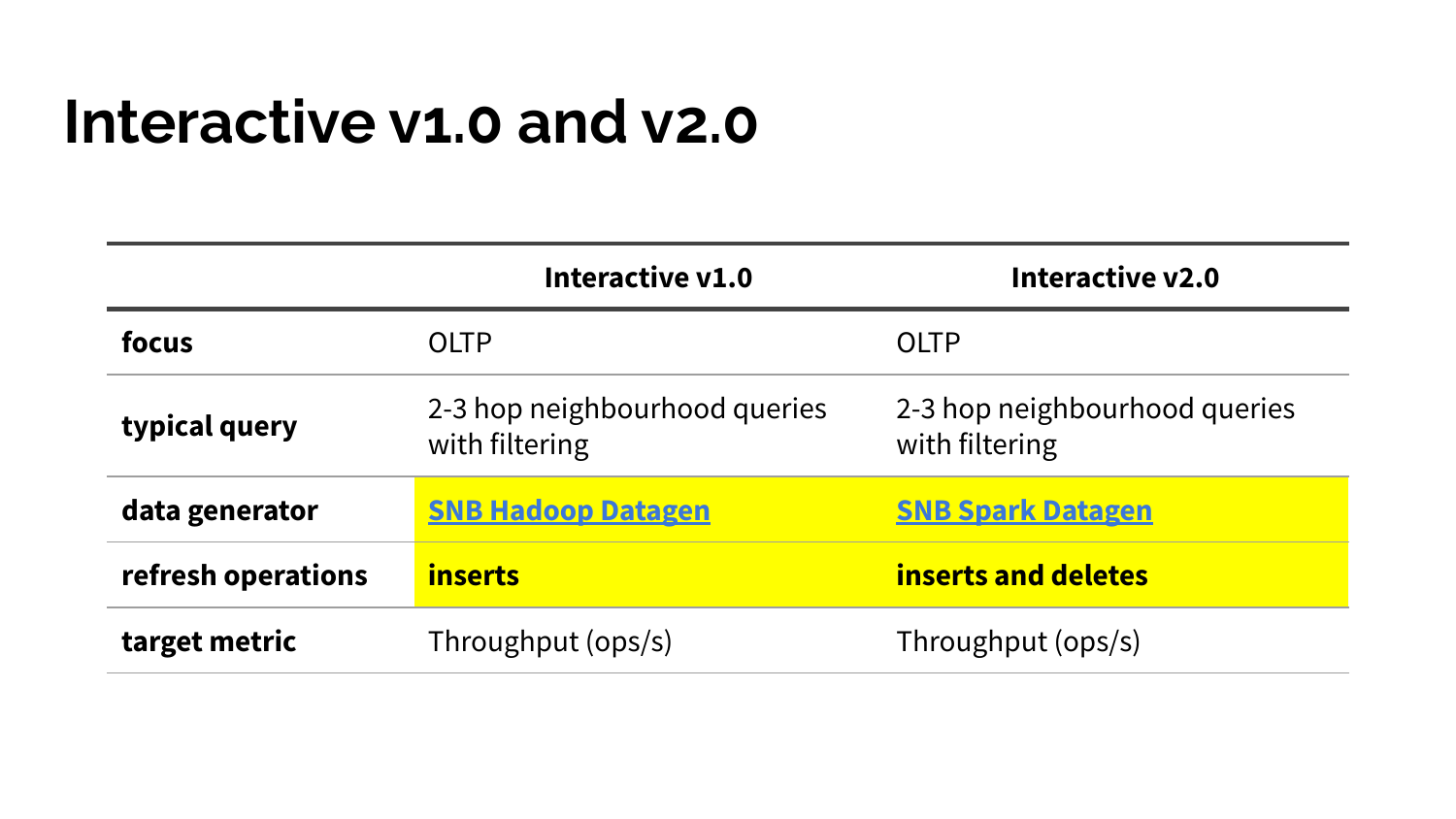# **Interactive Workload**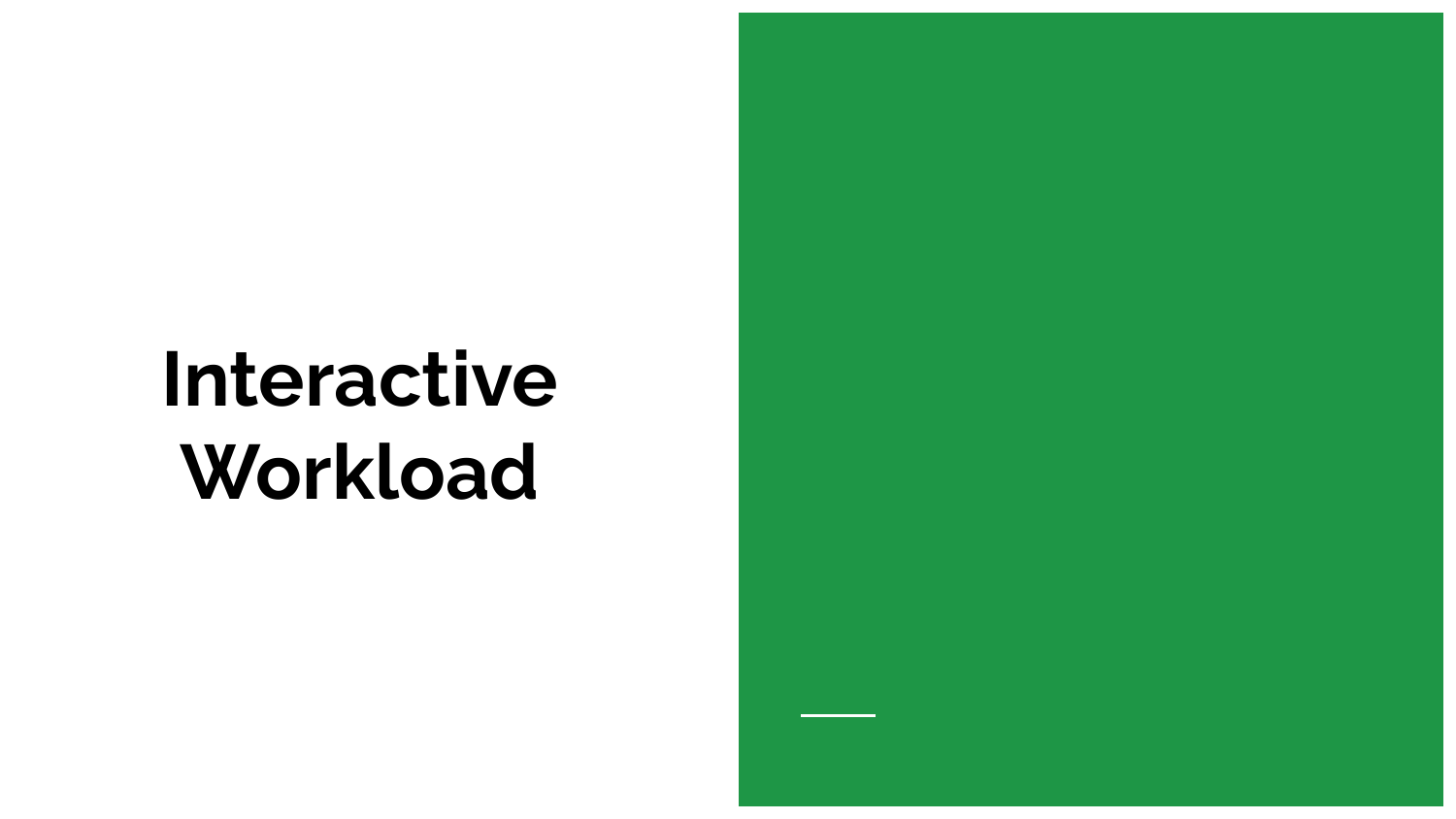## **Interactive workload**

**Scenario:** Users browsing a social network and producing content (Forums, Messages) and *delete content or their account*

#### **Queries:**

- 14 complex reads
- 7 short reads
- 8 insert operations
- **8 delete operations**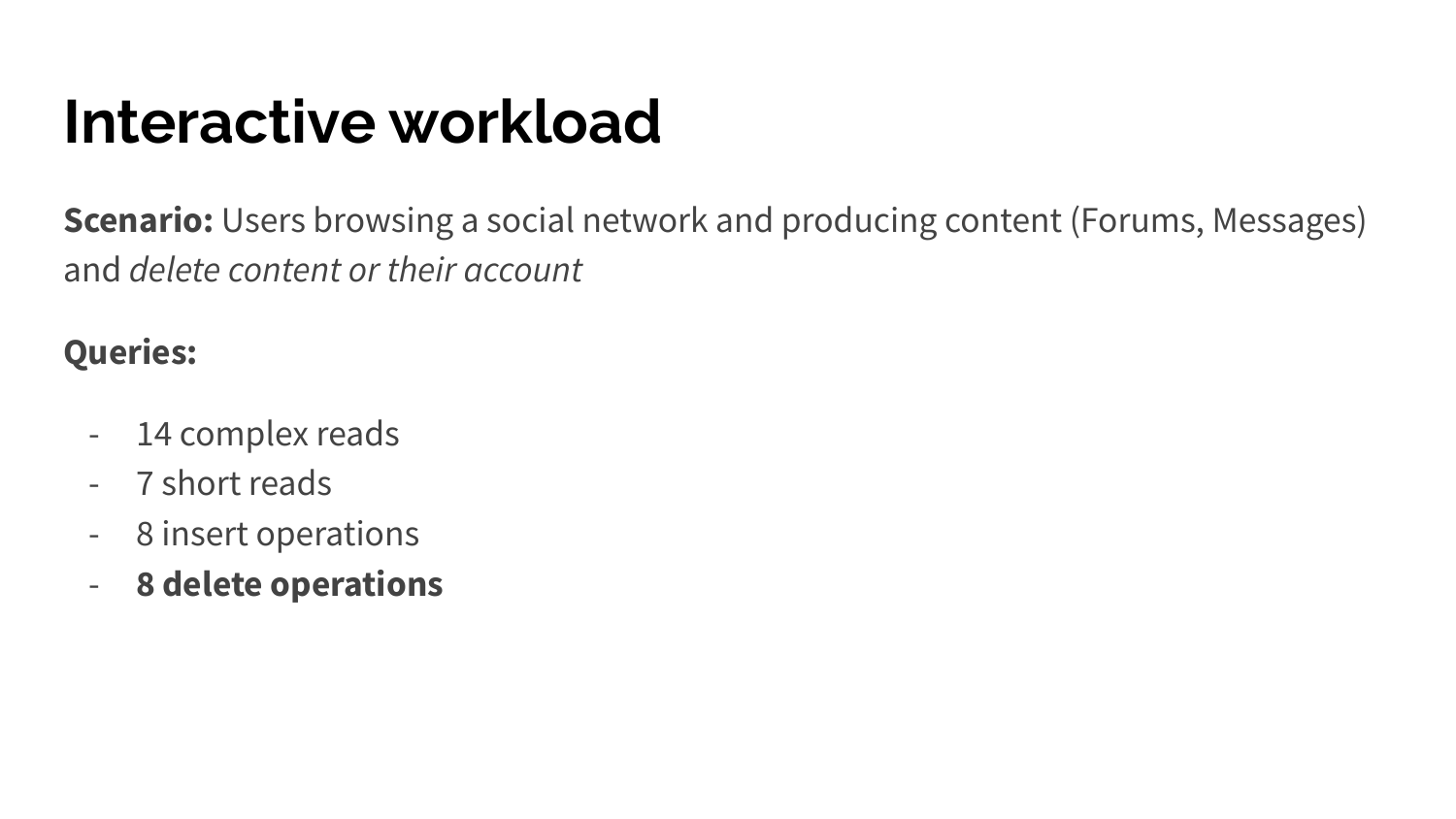### **Queries**

- **Complex queries:** Always start from one or two Person nodes, and discover their neighbourhoods (1..2 nodes) or paths between Person nodes
- **Short queries:** Discover the neighbourhood of a Person or a Message node
- **Insert operations:** Each operation inserts a node (and connects it to its neighbourhood) or an edge between existing nodes
- **Delete operations:** Each operation deletes a node (and its connections to its neighbourhood) or an edge between existing nodes *(new in v2.0)*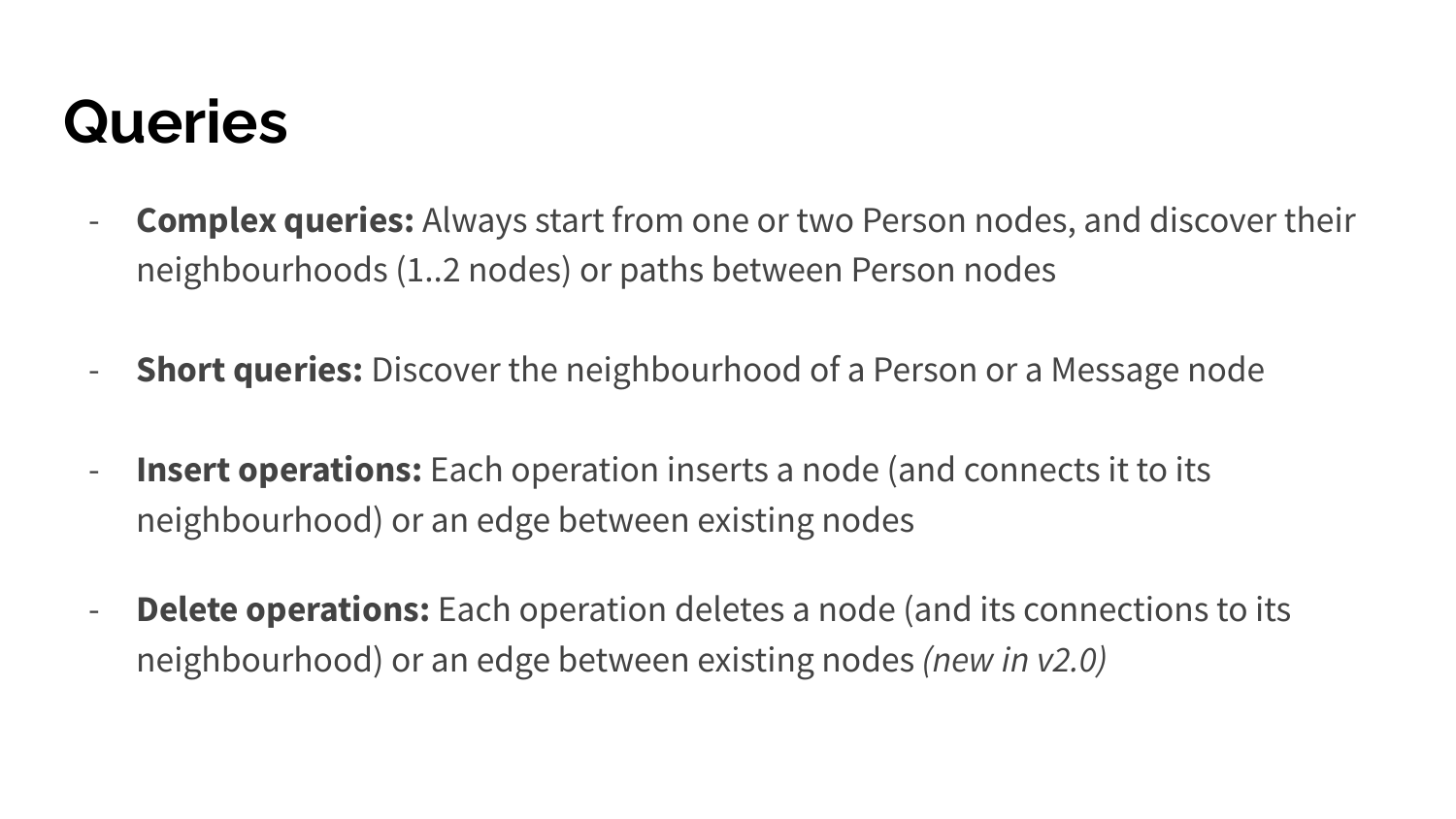# **Interactive deletions**

Deletions are backported from BI workload. The delete queries are:

- 1. Remove person and its personal forums and message (sub)threads
- 2. Remove post like
- 3. Remove comment like
- 4. Remove forum and its content
- 5. Remove forum membership
- 6. Remove post thread
- 7. Remove comment subthread
- 8. Remove friendship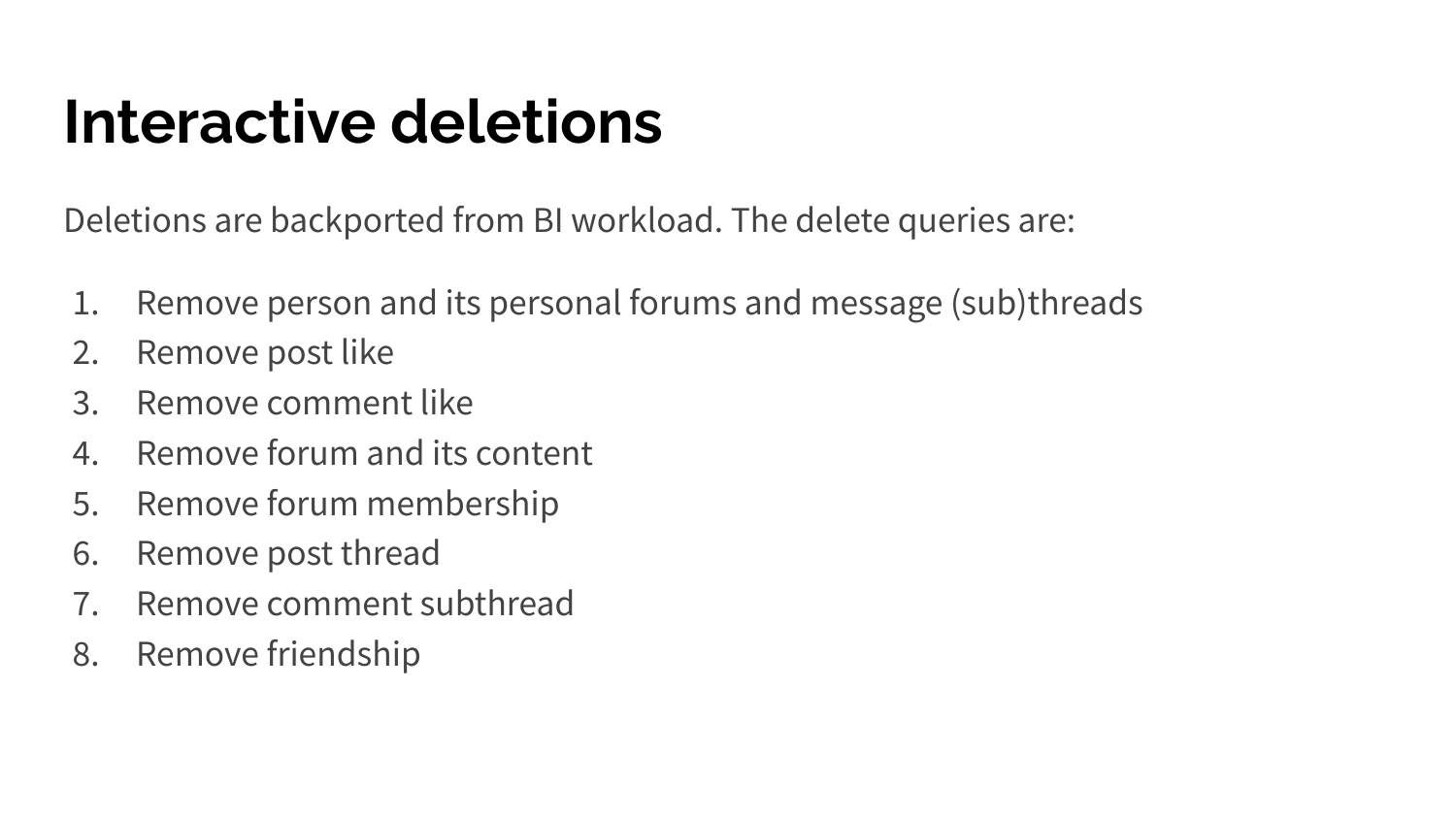## **Execution of queries**

- **Insert and delete queries:** operations issue times are taken from the update streams generated by the data generator
- **Complex queries:** complex reads times are expressed in terms of update operations (update frequencies)
- **Short read queries:** for each complex read instance, a sequence of short reads is planned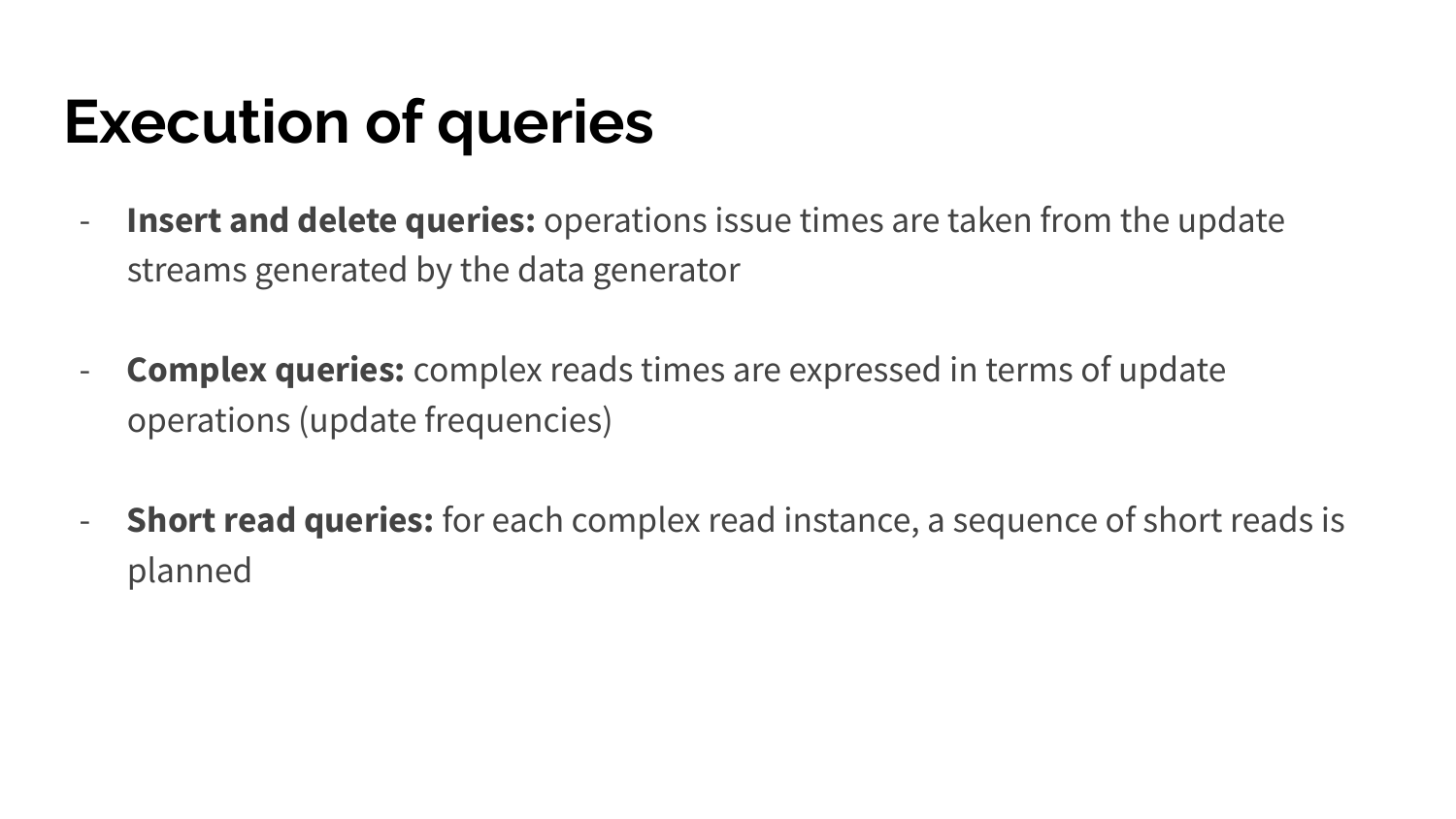# **Example queries**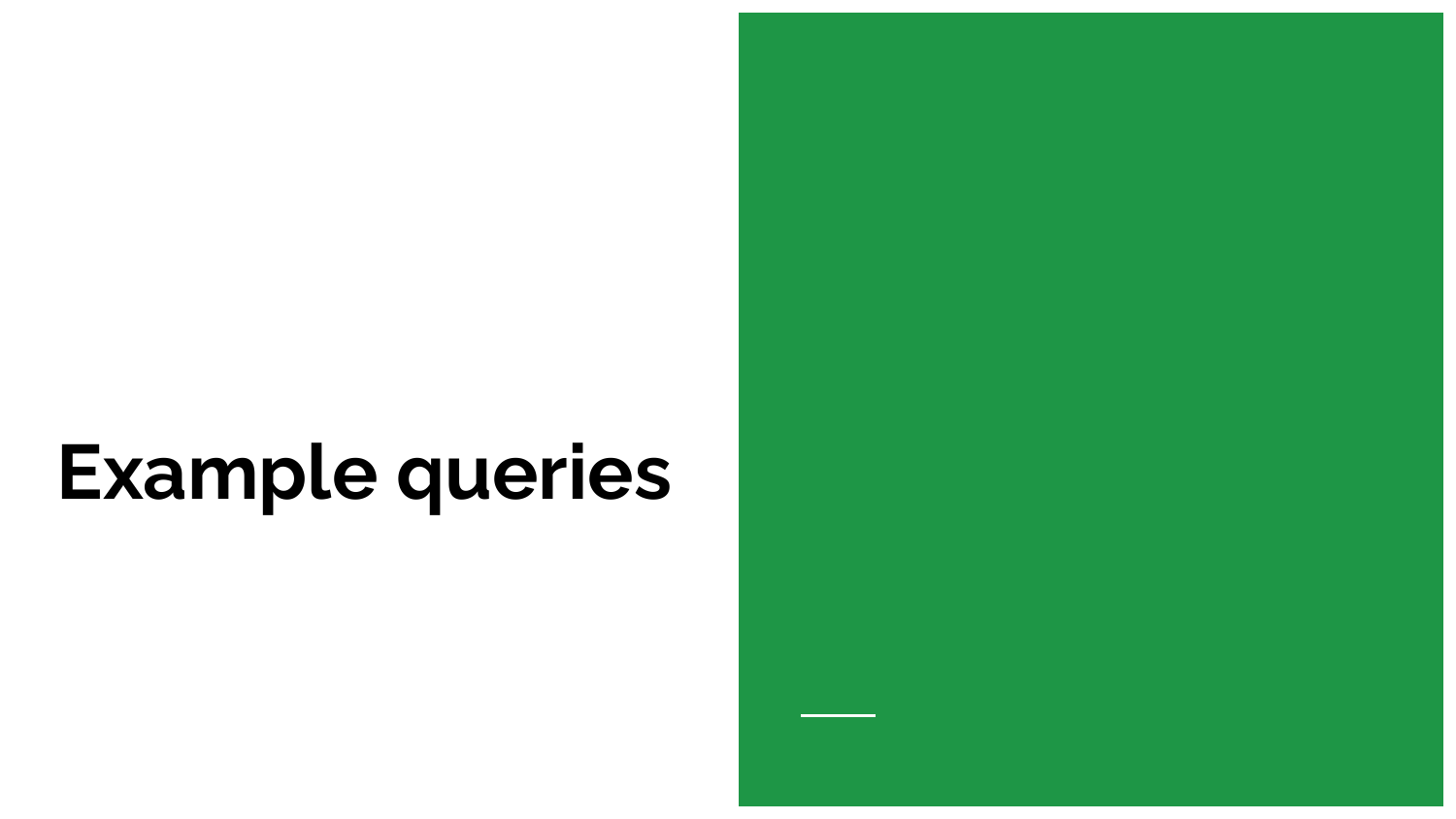# **Example queries: Complex query 3**

**Q3:** Friends and friends of friends that have been to given countries

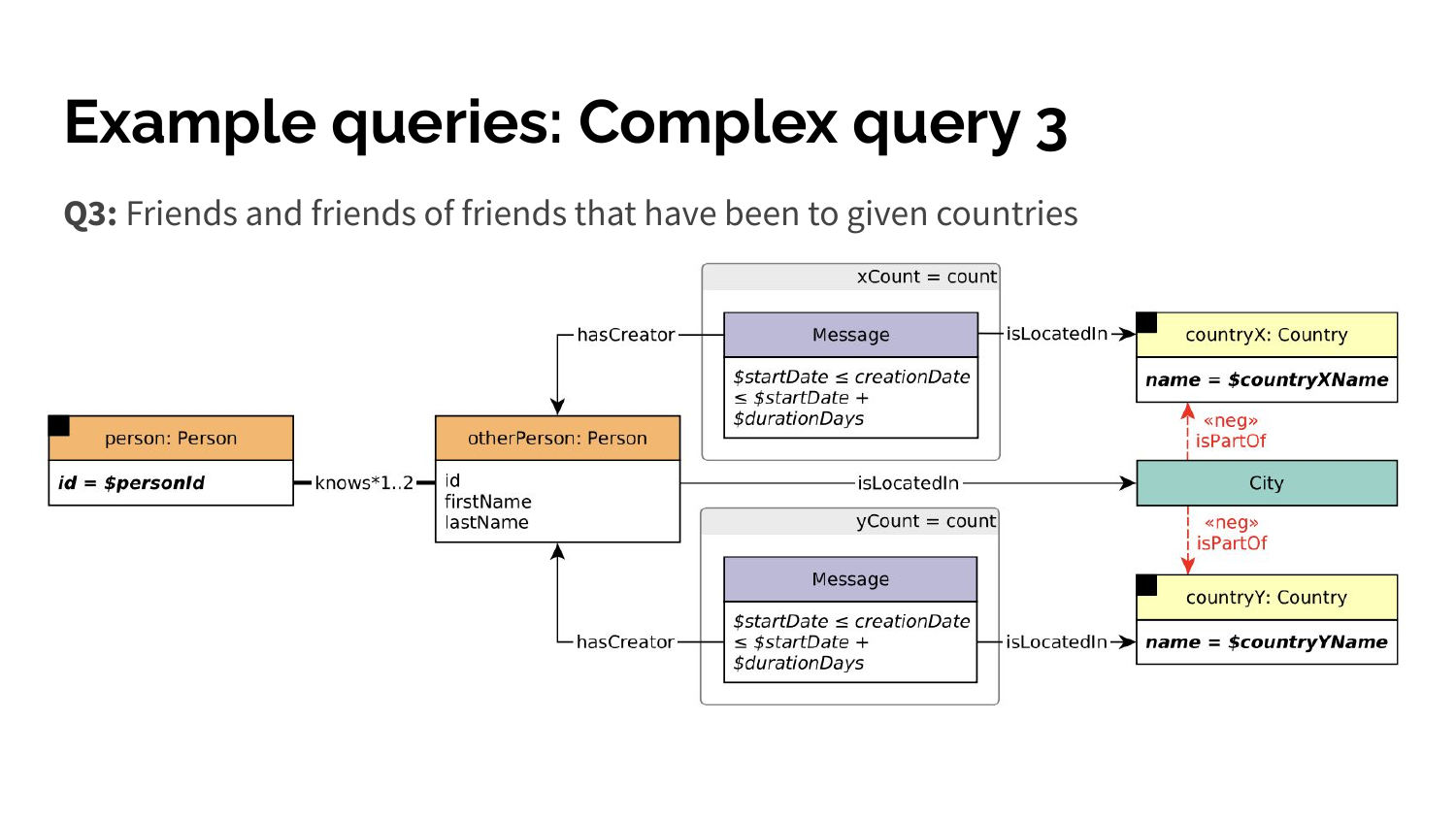# **Example queries: Insert query 1**

#### **Q1:** Add person

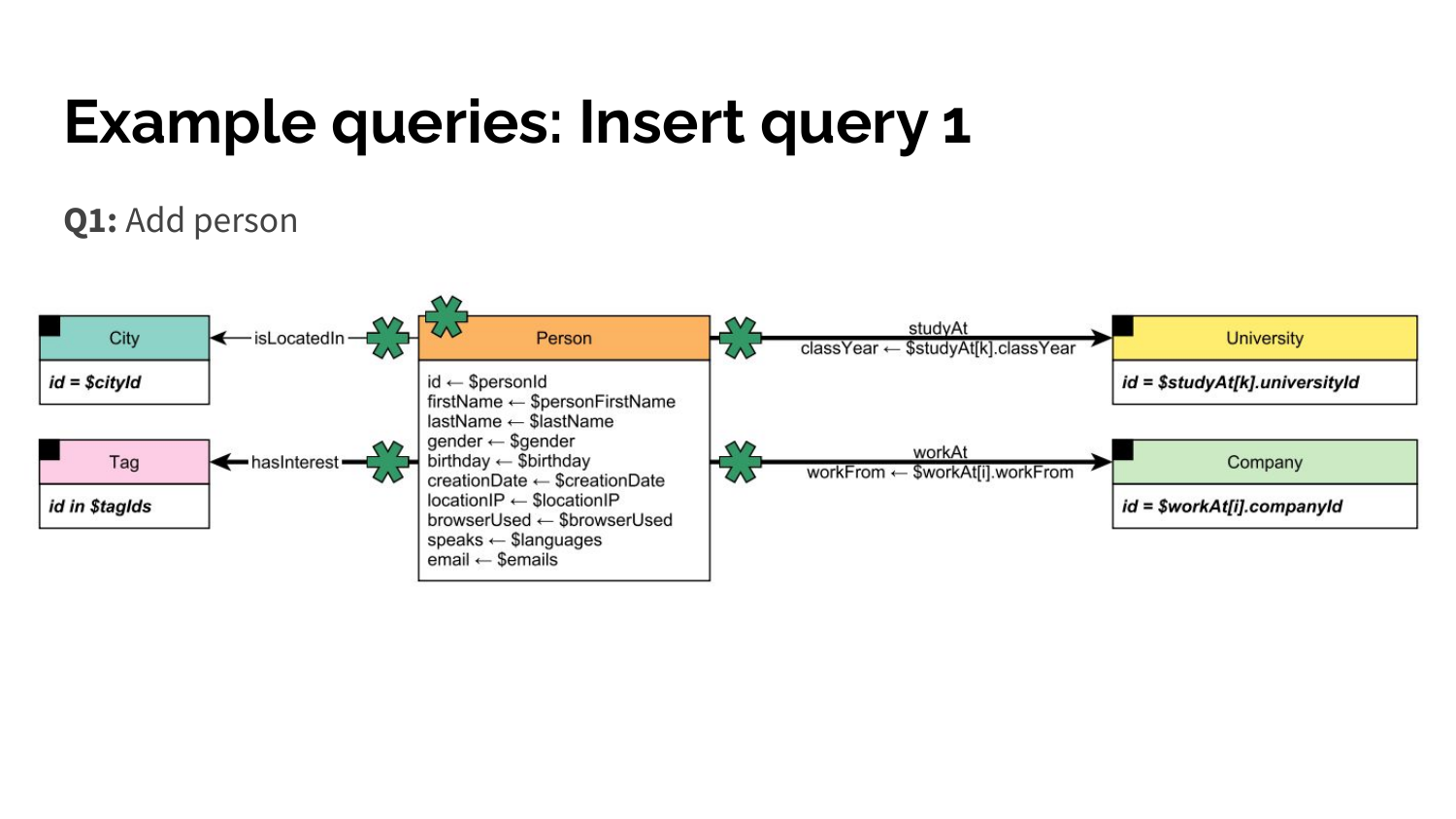# **Example queries: Short query 6**

#### **Q6:** Forum of a message

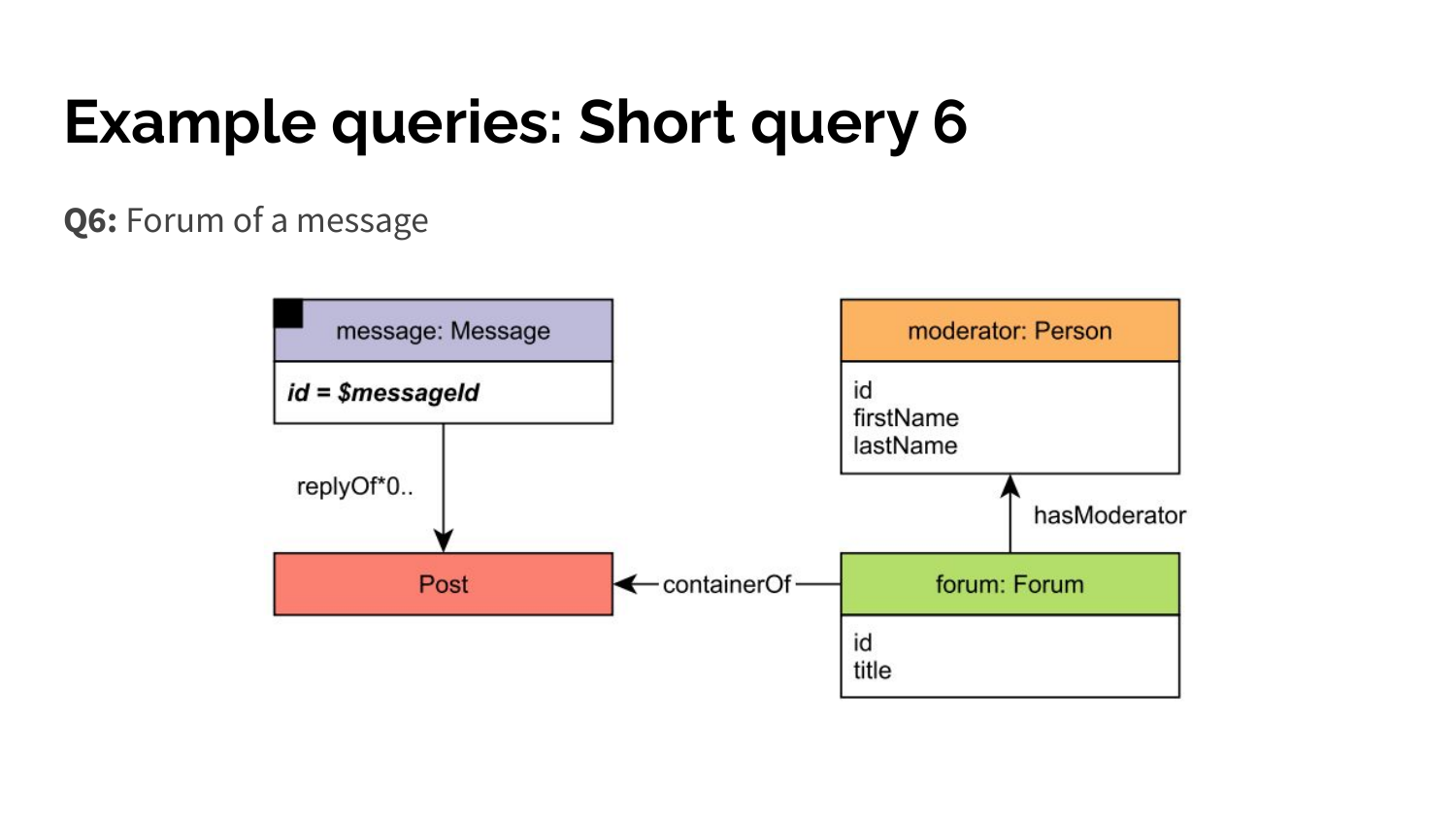# **Example queries: Delete query 4**

#### **Q4:** Remove forum and its content

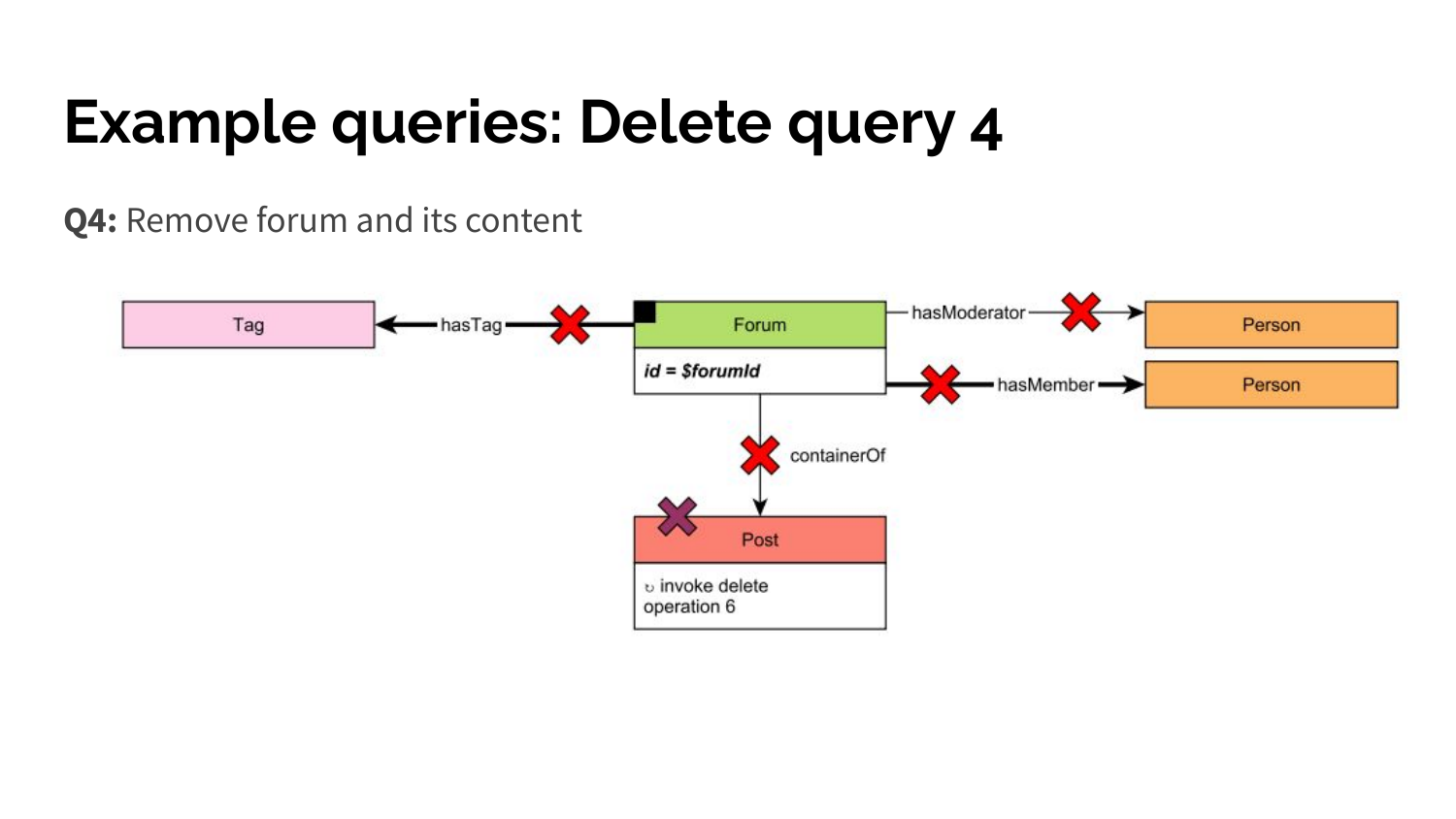# **Interactive Driver**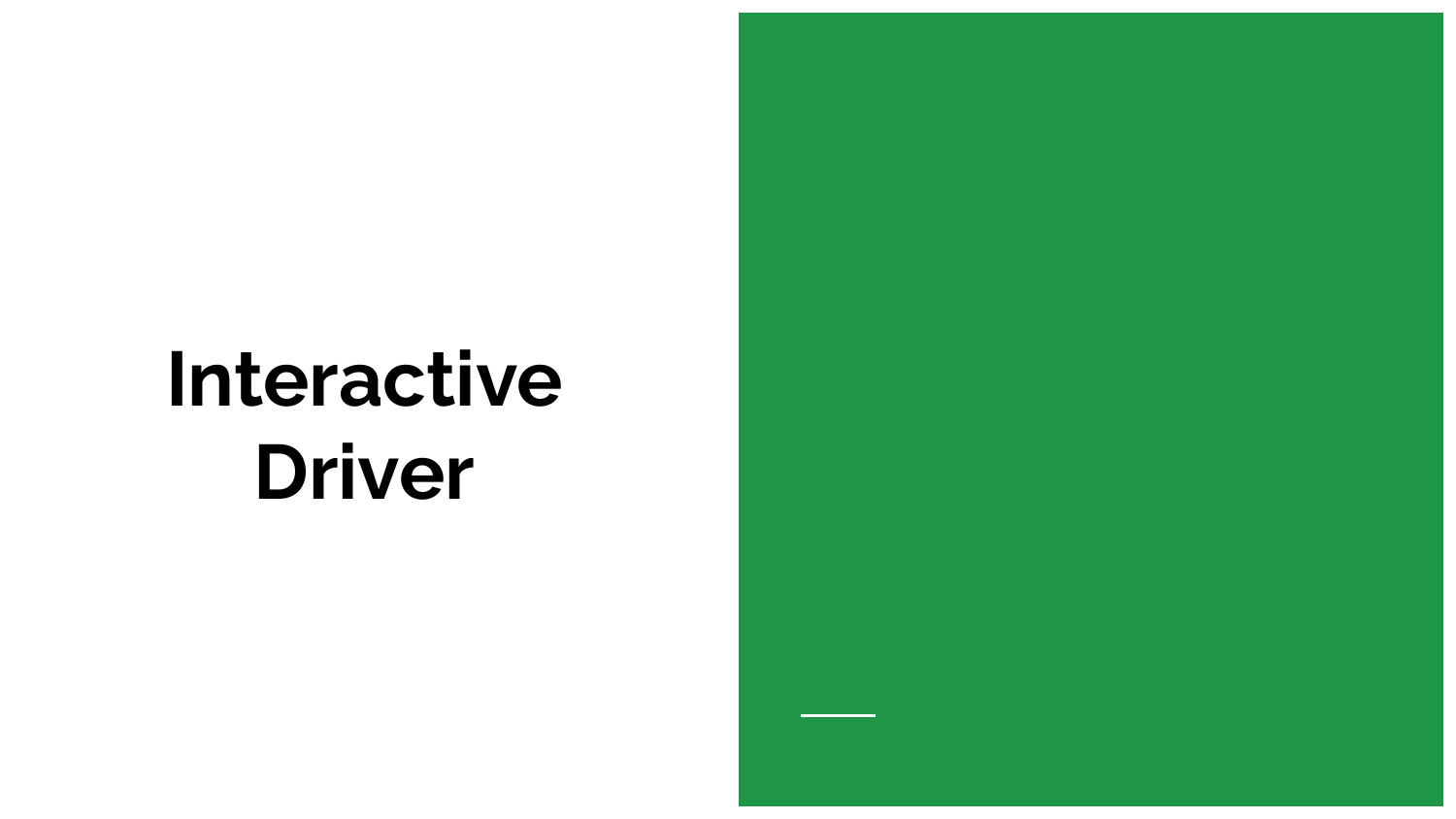### **Interactive Driver: Components**

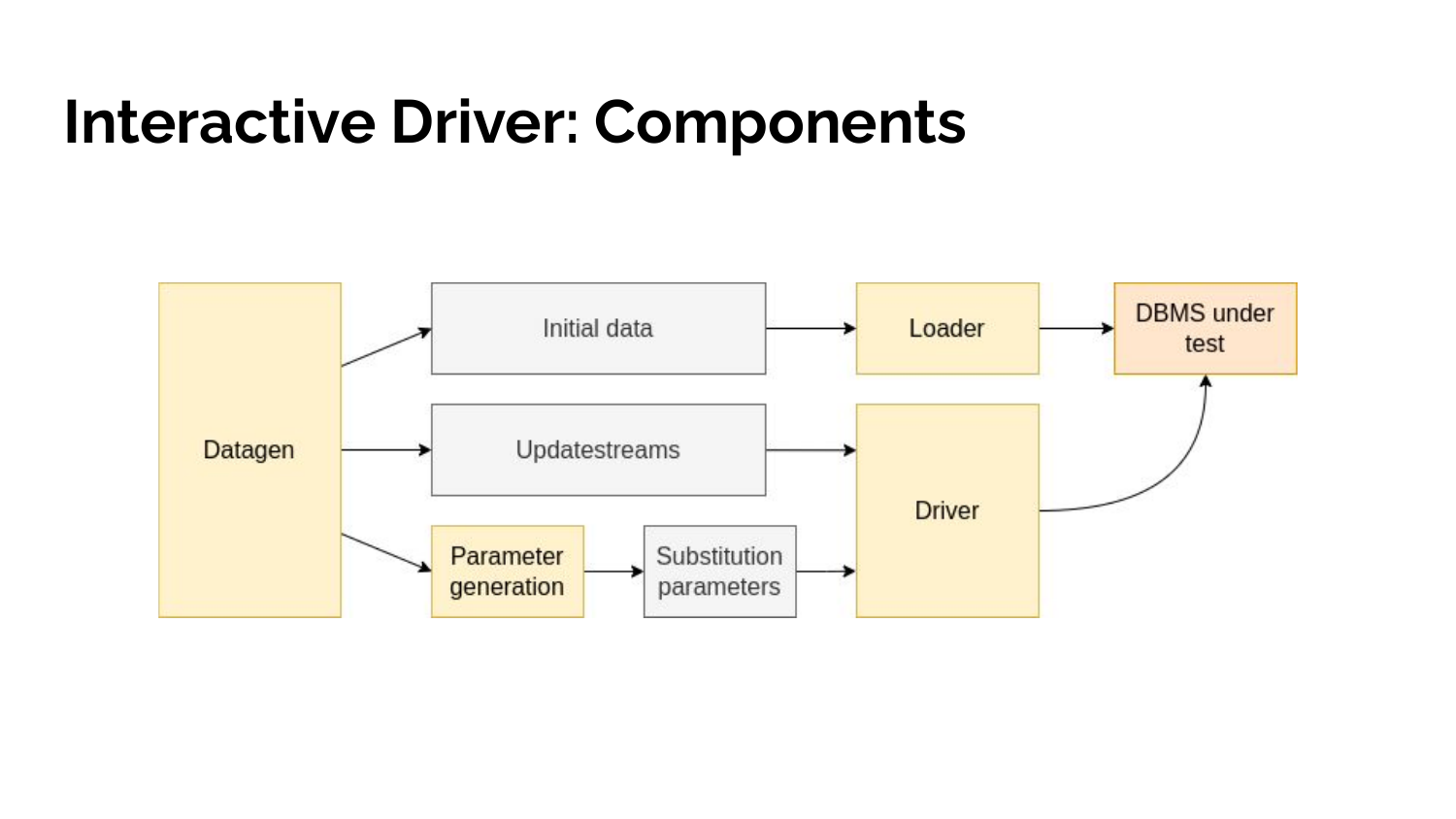# **Interactive Driver: Implementations**

- PostgreSQL [SQL]: a row-oriented RDBMS
- Neo4j [Cypher]: a graph database management system
- DuckDB [SQL]: a column-oriented OLAP RDBMS with a vectorized runtime
- Umbra [SQL]: a column-oriented HTAP RDBMS with a compiled runtime, WIP
- TigerGraph [GSQL]: graph database management system
- SQL Server [T-SQL]: row or column-oriented RDBMS with graph extension, WIP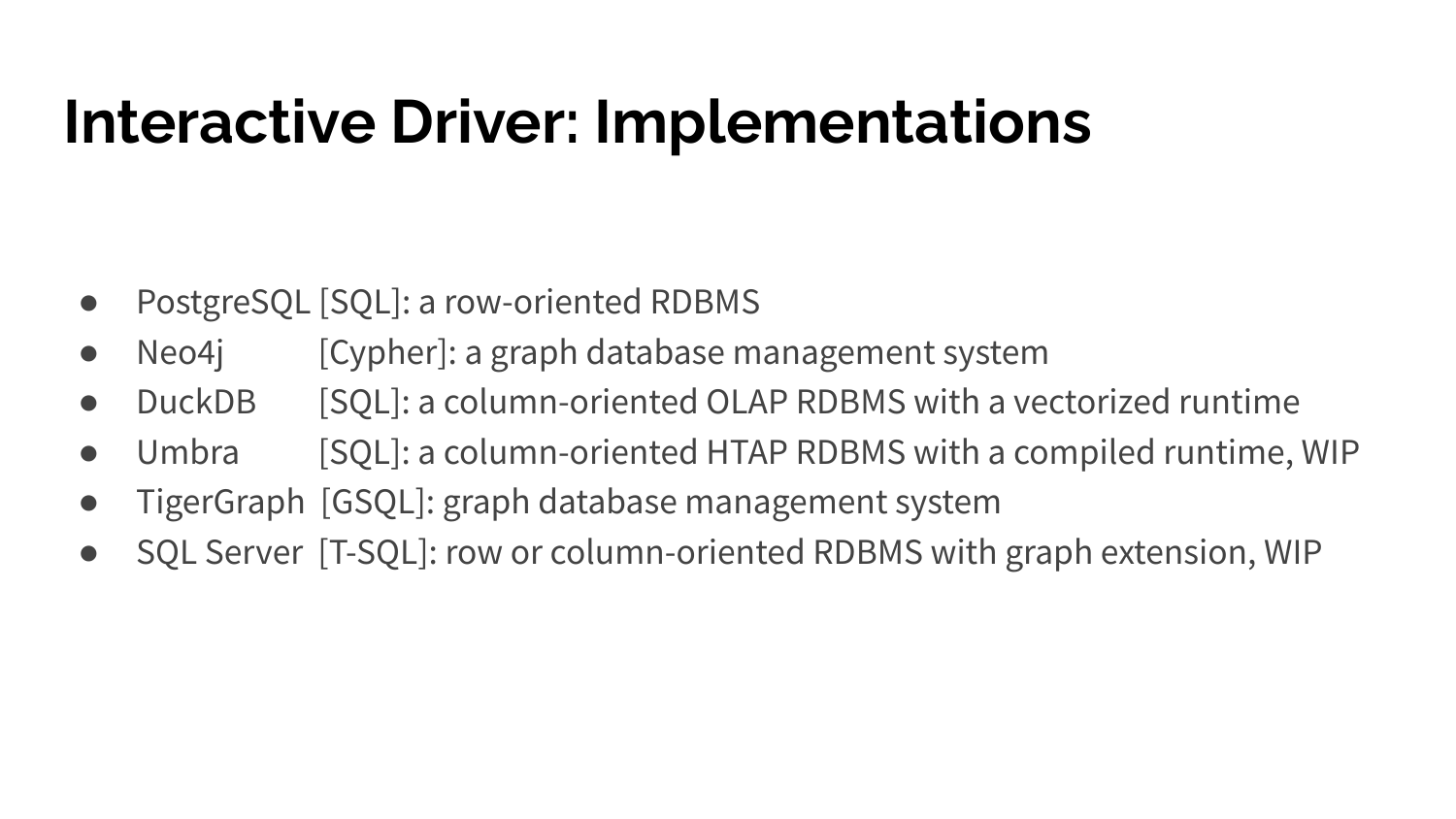# **Interactive Driver: v1.0 changes**

- Scale Factor properties included in driver
- Forum/Person update streams merged
- Driver divides the update stream across update-threads round-robin
- Fix 5% on-time validation rule
- Short reads are separated from update queries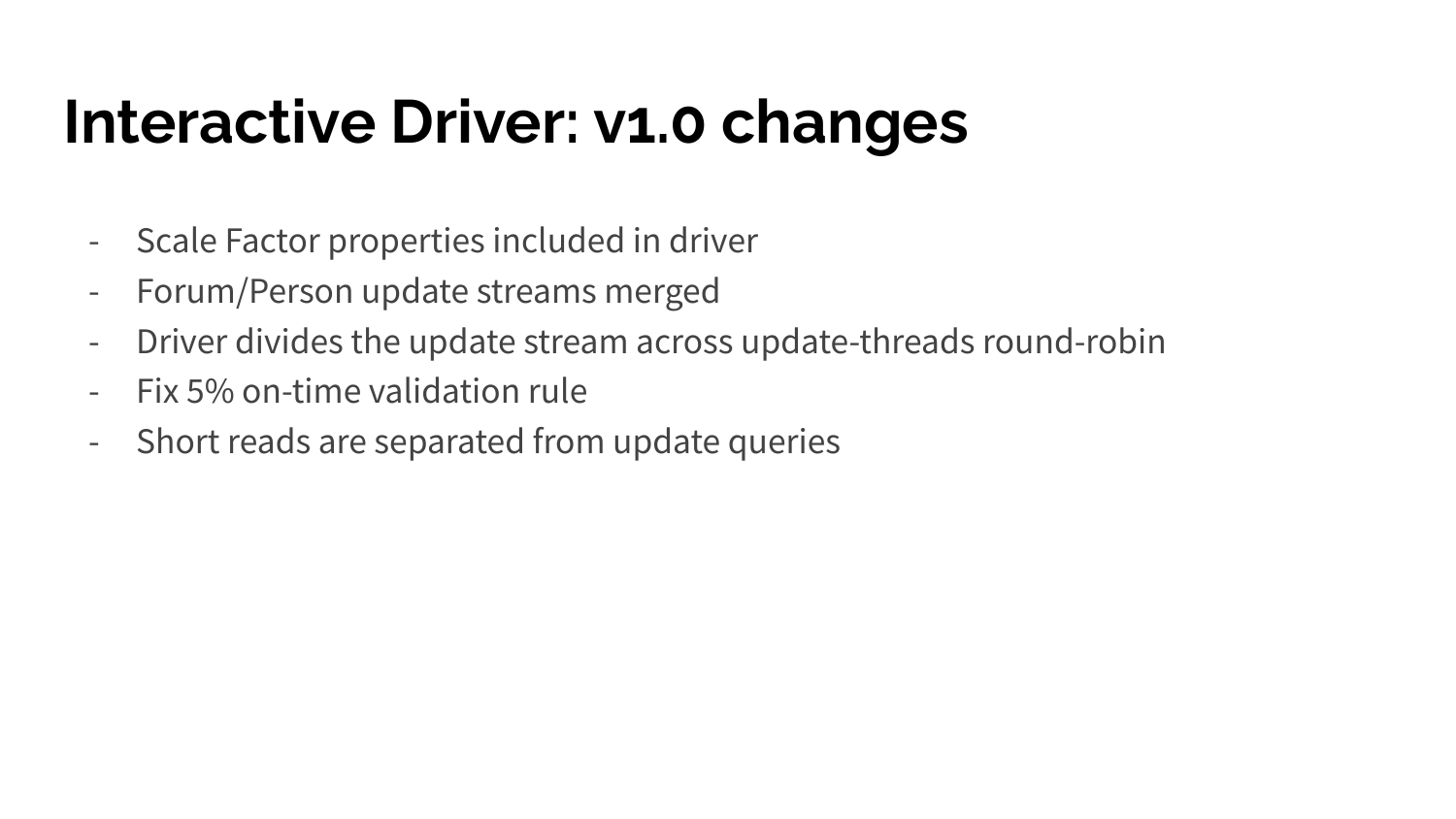# **Interactive Driver: v2.0 Future work**

- Move to dataset from Spark Datagen
	- Allows **higher scale factors**
	- Include **deletions**
- Implement **windowed execution**<sup>1</sup> to support asynchronous execution of dependent events
- Improve speed of parameter generation
- Scoring analysis separate from driver (using DuckDB)

*1Orri Erling et al. "The LDBC social network benchmark: Interactive workload." SIGMOD 2015.*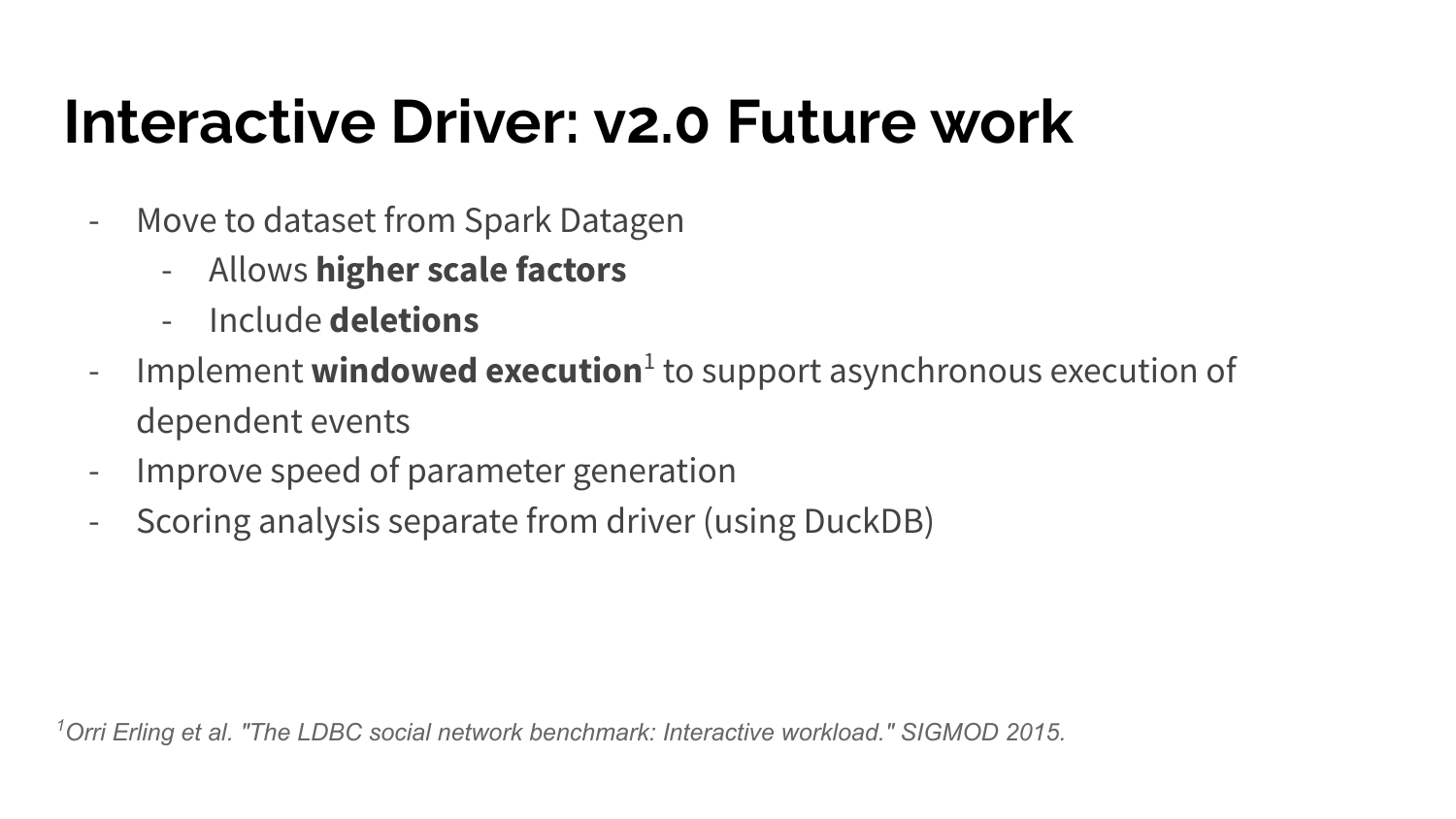# **Windowed Execution**

- 1. Event 1 has a starttime and a dependent time
- 2. Event 2 is dependent on event 1
- 3. Datagen ensures that there is T-safe time between the T-dep time of event 1 and the T-start time of event 2

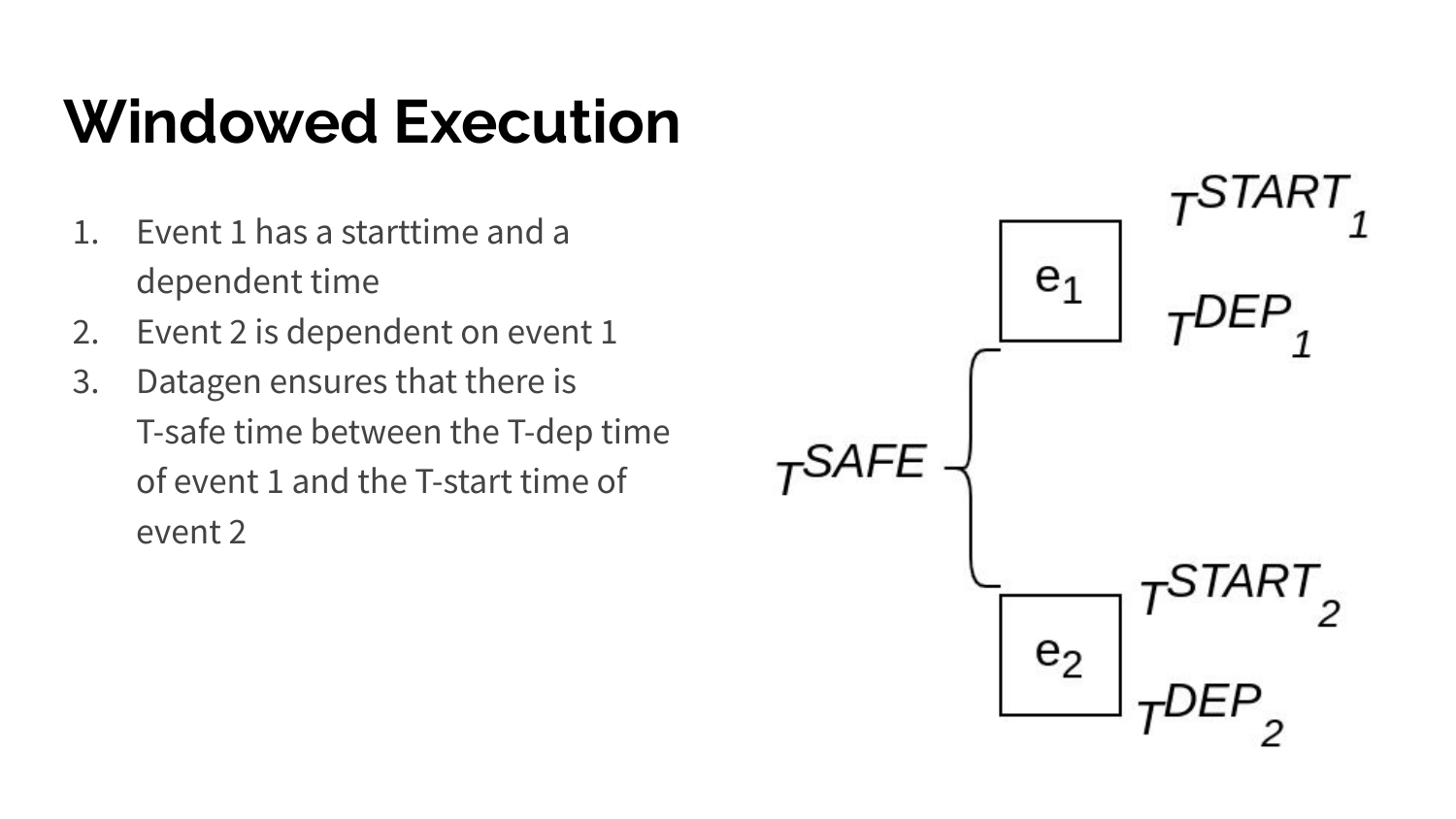# **Windowed Execution**

When taking multiple events into account, each starting in a set interval, the window with dependent events is scheduled T-safe time

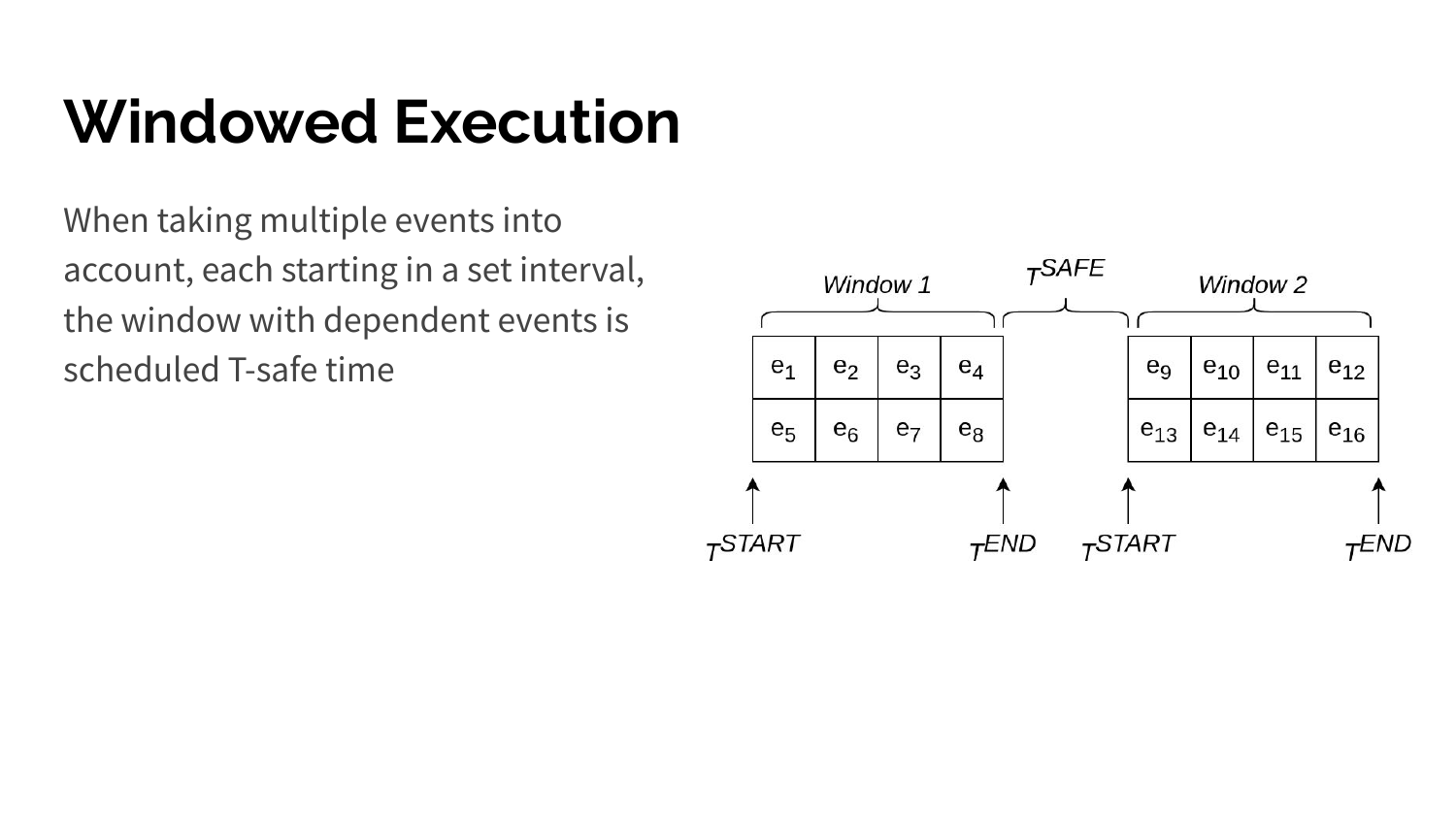# **Larger scale factors**

- Current Interactive workload goes up to SF1000
- New scale factors are:
	- SF3000
	- SF10k
	- SF30k (Work in progress)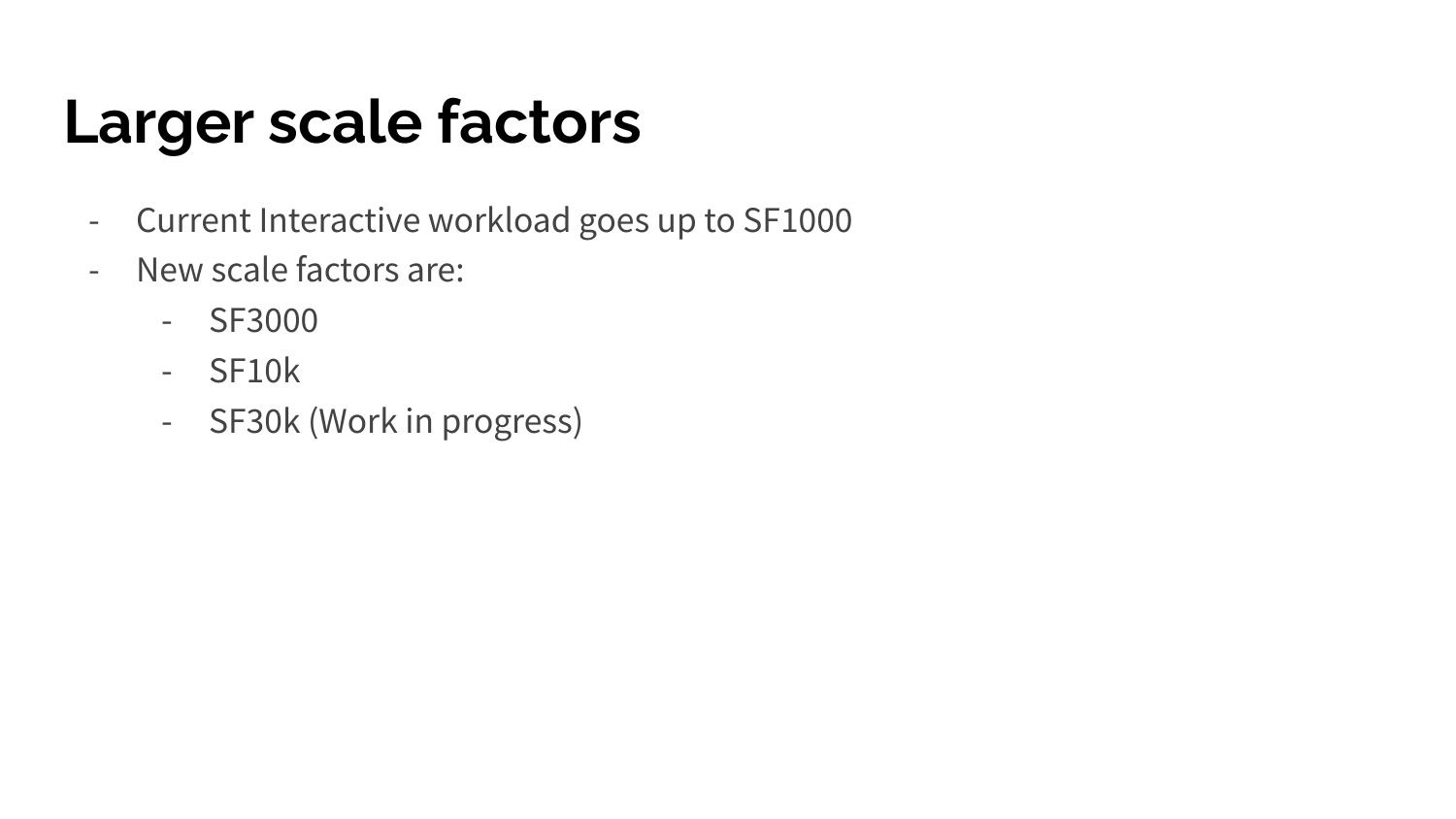## **Interactive workload: Audited results**

#### **4 audited results:**

- 1. Sparksee (driver v0.2.2, 2015)
- 2. Virtuoso (driver v0.2.2, 2015)
- 3. TuGraph (driver v0.3.2, 2020) [\(report](https://ldbcouncil.org/benchmarks/snb/LDBC_SNB_I_20200726_SF30-100-300_tugraph.pdf))
- 4. CreateLink (driver v0.3.3, 2022) [\(report](https://ldbcouncil.org/benchmarks/snb/LDBC_SNB_I_20220516_SF30-100-300_galaxybase.pdf))